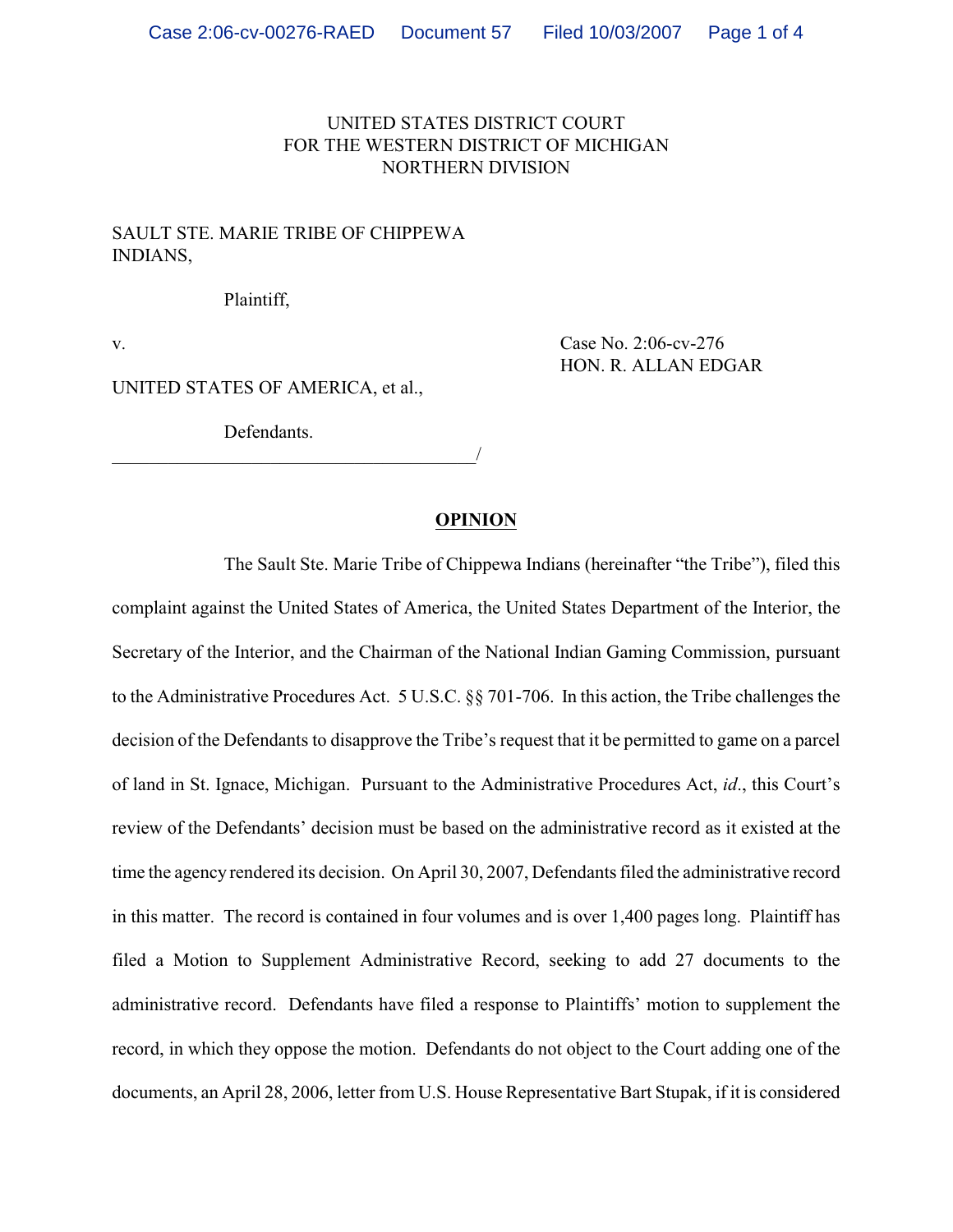together with the responses to that letter which are attached to Defendants' Response to Plaintiff's Motion to Supplement the Record. Defendants also recognize that over half of the materials the Tribe seeks to add to the record are already part of the record. *See* footnote 3 of Defendants' Response to Plaintiff's Motion to Supplement the Record. Accordingly, about one-half of the material Plaintiff seeks to add to the record is in dispute.

As the Sixth Circuit explained in *Sierra Club v. Slater*, 120 F.3d 623 (6th Cir. 1997):

The APA requires courts to "review the whole record or those parts of it cited by a party." 5 U.S.C. § 706. As a general matter, "courts confine their review to the 'administrative record,'" which "includes all materials 'compiled' by the agency[] that were 'before the agency at the time the decision was made.'" *James Madison Ltd. by Hecht v. Ludwig*, 82 F.3d 1085, 1095 (D.C. Cir. 1996) (citations omitted), *cert. denied*, 519 U.S. 1077, 117 S.Ct. 737, 136 L.Ed.2d 676 (1997). Several reasons justify supplementation of the administrative record, such as when an agency deliberately or negligently excludes certain documents, or when the court needs certain "'background information' in order to determine whether the agency considered all of the relevant factors." *Id*. (citation omitted); *see United States v. Akzo Coatings of Am., Inc.*, 949 F.2d 1409, 1428 (6th Cir. 1991).

*Id*. at 639.

This Court's review of Defendants' decision is limited to consideration of the administrative record and cannot consider a new record created before the reviewing court. *See Charter Township of Van Buren v. Adamkus*, 1999 WL 701924 at 4 (6th Cir. August 30, 1999). Supplementation of the administrative record is an unusual action and is rarely appropriate. *Id*. Supplementation may be warranted where the agency has improperly excluded certain documents, or where the Court needs additional information in order to determine whether the agency considered all the relevant factors. *See Sierra Club v. Slater*, 120 F.3d at 638.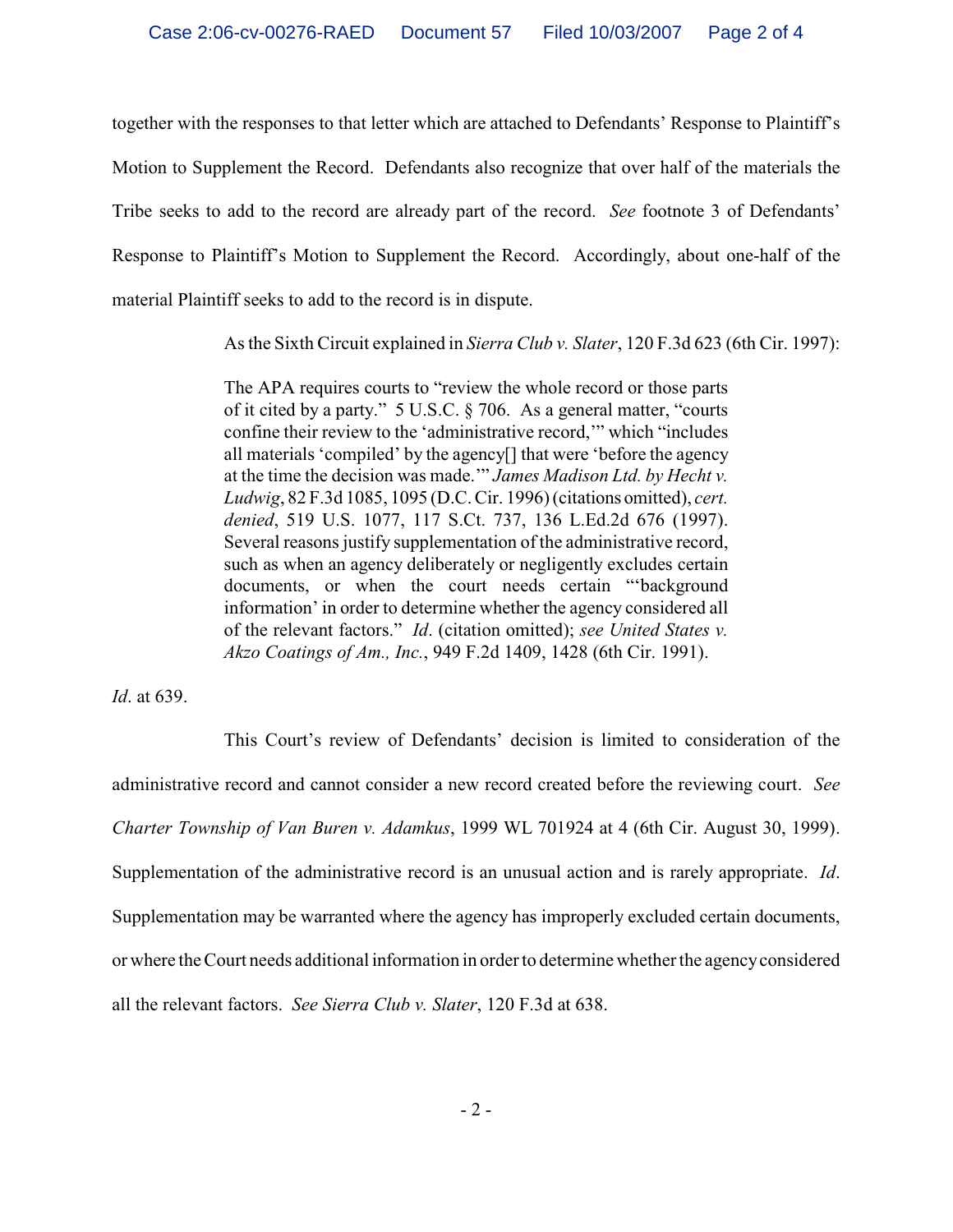As one court explained:

It is well settled that an agency is legally bound to respect its own regulations, and commits procedural error if it fails to abide them. The Department has adopted regulations specifying the procedures to be followed on administrative appeals, and appellees insist that in several respects they have been ignored. The Department, on the other hand, invokes the familiar rule that judicial review of agency action is normally to be confined to the administrative record. That principle exerts its maximum force when the substantive soundness of the agency's decision is under scrutiny; in the present case, the procedural validity of the Department's action also remains in serious question. Particularly in the latter context, it may sometimes be appropriate to resort to extra-record information to enable judicial review to become effective.

Not surprisingly then, the courts have developed a number of exceptions countenancing use of extra-record evidence to that end. As recently summarized by two commentators, exceptions to the general rule have been recognized

(1) when agency action is not adequately explained in the record before the court; (2) when the agency failed to consider factors which are relevant to its final decision; (3) when an agency considered evidence which it failed to include in the record; (4) when a case is so complex that a court needs more evidence to enable it to understand the issues clearly; (5) in cases where evidence arising after the agency action shows whether the decision was correct or not; (6) in cases where agencies are sued for a failure to take action; (7) in cases arising under the National Environmental Policy Act; and (8) in cases where relief is at issue, especially at the preliminary injunction stage.

*Esch v. Yeutter*, 876 F.2d 976, 991 (D.C. Cir. 1989).

The parties have fully briefed the matter and presented arguments to the undersigned

on September 26, 2007.<sup>1</sup>

 $A<sup>1</sup>$ As I have come to expect in this case, the briefs provided to the Court were well-written and the arguments presented on September 26, 2007, were very helpful. The Court very much appreciates the caliber of representation provided by the attorneys for both the Plaintiff and the Defendants.